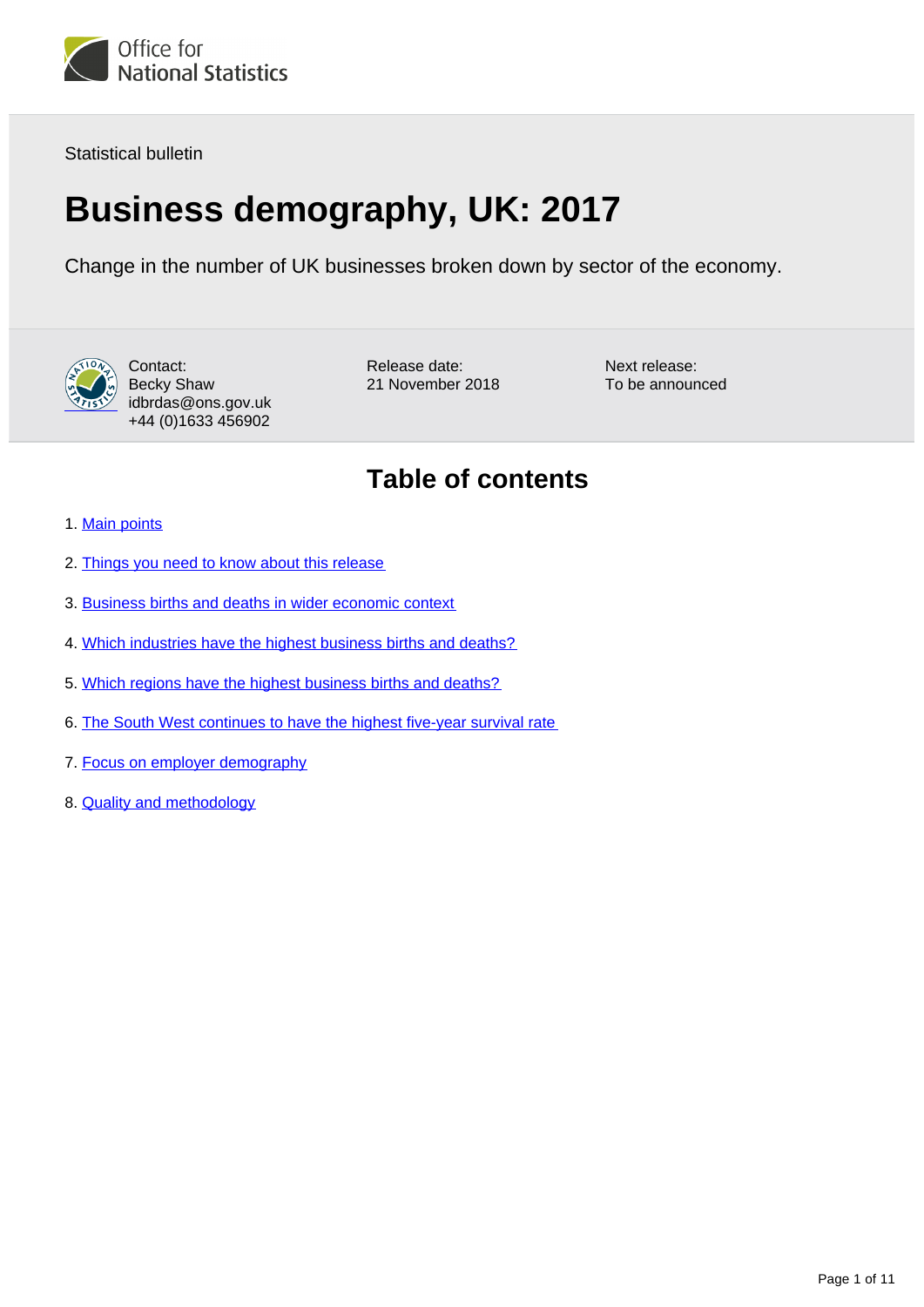## <span id="page-1-0"></span>**1 . Main points**

- The number of UK business births has decreased for the first time since 2010, from 414,000 to 382,000 between 2016 and 2017, a birth rate of 13.1% compared with a rate of 14.6% in 2016.
- The number of UK business deaths increased from 288,000 to 357,000 between 2016 and 2017, a death rate of 12.2% compared with a rate of 10.2% in 2016.
- The North West was the region with the highest business birth rate at 15.9%, whereas London had the highest death rate at 14.2%.
- In broad industry terms, transport and storage (including postal) had the highest business birth rate at 18.5%, and education had the highest death rate at 18.8%.

### <span id="page-1-1"></span>**2 . Things you need to know about this release**

The starting point for the calculation of business demography data is the concept of active businesses in a reference year. These are defined as businesses that had either turnover or employment at any time during the reference period. New business registrations are referred to as business births and the birth rate is calculated using the number of births as a proportion of the active businesses.

Businesses that have ceased to trade (identified through de-registration of the administrative units, that is, Value Added Tax (VAT) and Pay as You Earn (PAYE)) are referred to as business deaths. The death rate is calculated using the number of deaths as a proportion of the active businesses.

The Eurostat and Organisation for Economic Co-operation and Development (OECD) manual on business demography recommends waiting for two years after the reference period to allow for reactivations before deaths figures are calculated. In this release, we estimated the number of reactivations and adjusted the data accordingly. This adjustment has been applied to all industries, by removing units from the death data. This can lead to different percentage adjustments at the lowest level of aggregation. Since the level of reactivations is subject to some uncertainty, the latest two years in the publication are considered to be provisional and subject to revision. [Table 8 of the datasets](https://www.ons.gov.uk/businessindustryandtrade/business/activitysizeandlocation/datasets/businessdemographyreferencetable) shows the adjustments made to the death data for reactivations.

For the purpose of this release, the term "business" is used to represent an enterprise. An enterprise can be defined as the smallest combination of legal units (generally based on VAT and/or PAYE records) that is an organisational unit producing goods or services, which benefits from a certain degree of autonomy in decisionmaking, especially for the allocation of its current resources. An enterprise carries out one or more activities at one or more locations. An enterprise may also be a sole legal unit.

To support this release [a set of datasets in greater geographical and industrial detail](https://www.ons.gov.uk/businessindustryandtrade/business/activitysizeandlocation/datasets/businessdemographyreferencetable) have been produced.

We recommend treating the data with caution when it is broken down to a lower geographical level. In recent years multiple registrations at a single postcode have caused large fluctuations in the data. A paper [Multiple](https://www.ons.gov.uk/businessindustryandtrade/business/activitysizeandlocation/methodologies/multipleregistrationsatasinglepostcode)  [registrations at a single postcode](https://www.ons.gov.uk/businessindustryandtrade/business/activitysizeandlocation/methodologies/multipleregistrationsatasinglepostcode) has been produced regarding this issue.

Please note that all data are rounded to protect confidentiality. The figures in the tables are rounded individually therefore the sum of component items may be slightly different to the totals shown.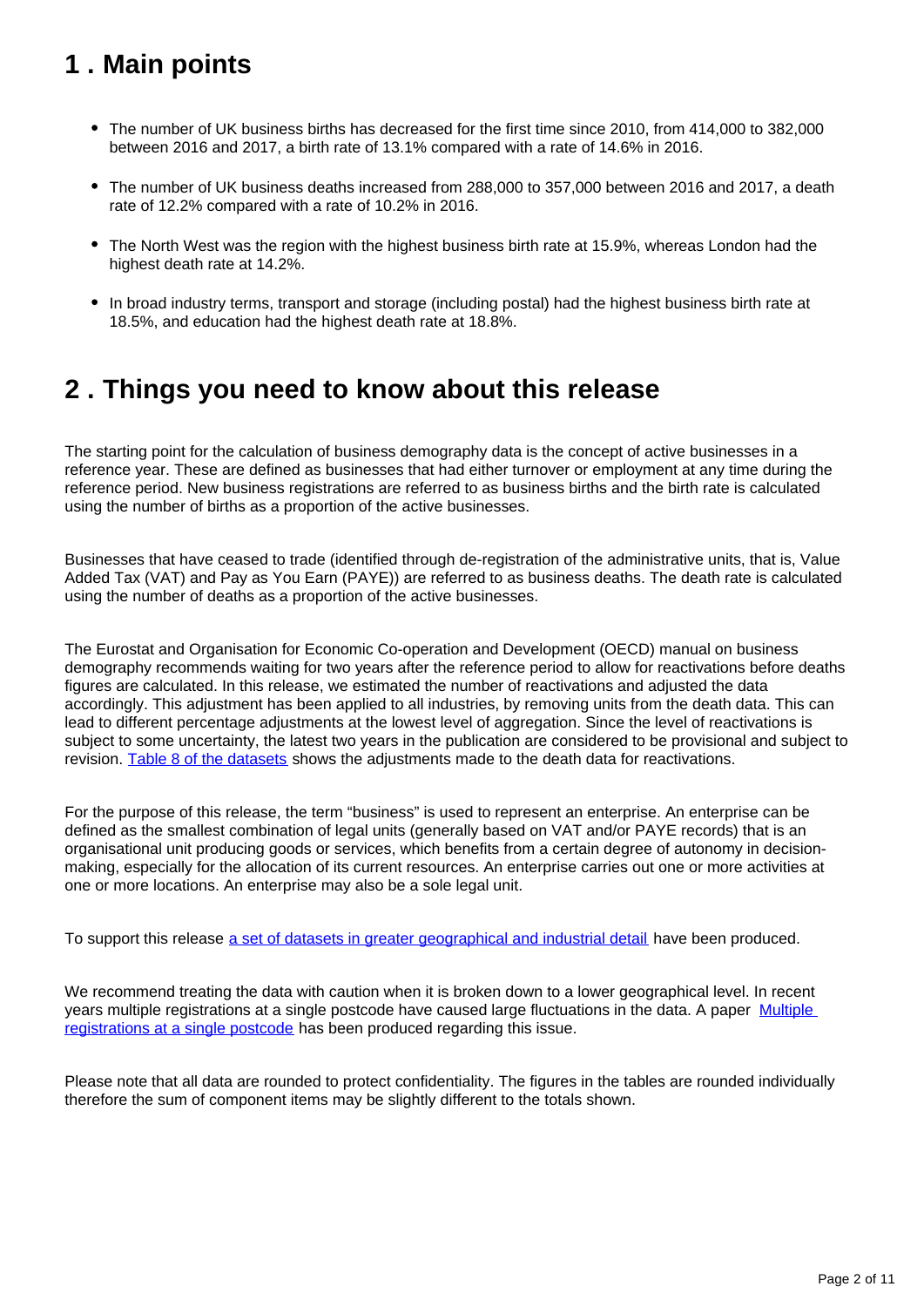### <span id="page-2-0"></span>**3 . Business births and deaths in wider economic context**

While the trend of increasing business death rates has continued since 2014, there is a sharp fall in the rate of business births in 2017, leading to a shrinking of the gap between the two rates (Figure 1). Despite this, the rate of business births has continued to exceed the rate of deaths. However, the gap in rates in 2017 is the smallest since 2012.

Potential uncertainty related to the UK's future relationship with the EU [could have been a cause](https://www.bankofengland.co.uk/-/media/boe/files/working-paper/2018/business-investment-cash-holding-and-uncertainty-since-the-great-financial-crisis.pdf?la=en&hash=0DC7046892F5EEF45C95C28225937CFB8CA7A20B) for the sharp decline in the rate of business births in 2017. Evidence for a softening in business investment intention has been reported by [the Bank of England's agents](https://www.bankofengland.co.uk/news?NewsTypes=ce90163e489841e0b66d06243d35d5cb&Taxonomies=862f553992364544bce61d87ed06c5e7&InfiniteScrolling=False&Direction=Latest).

The broader economy has also been slowing with gross domestic product (GDP) growing at 1.7% in 2017 compared with 1.8% in 2016. This is below the average growth of GDP of 2.1% from 2012 to 2017. The business investment component of GDP grew at 1.8% in 2017, below the 3.4% average growth from 2012 to 2017, but above the negative 0.2% growth in 2016. However, the labour market continued to show strength, with the employment rate at a record high of 75.0% in 2017 compared with 74.4% in 2016.

Depreciation of sterling following the EU referendum result, feeding into higher raw materials and import prices, could have also discouraged birth of new businesses and/or led to deaths of existing businesses. The Bank of England also increased the bank rate by 0.25 percentage points from 0.25% to 0.50% in November 2017. While an increase in the bank rate can deter the creation of smaller businesses because of an increase in cost of borrowing, the bank rate remained historically low and a small increase in the cost of borrowing may not have heavily influenced the birth and death rates of businesses.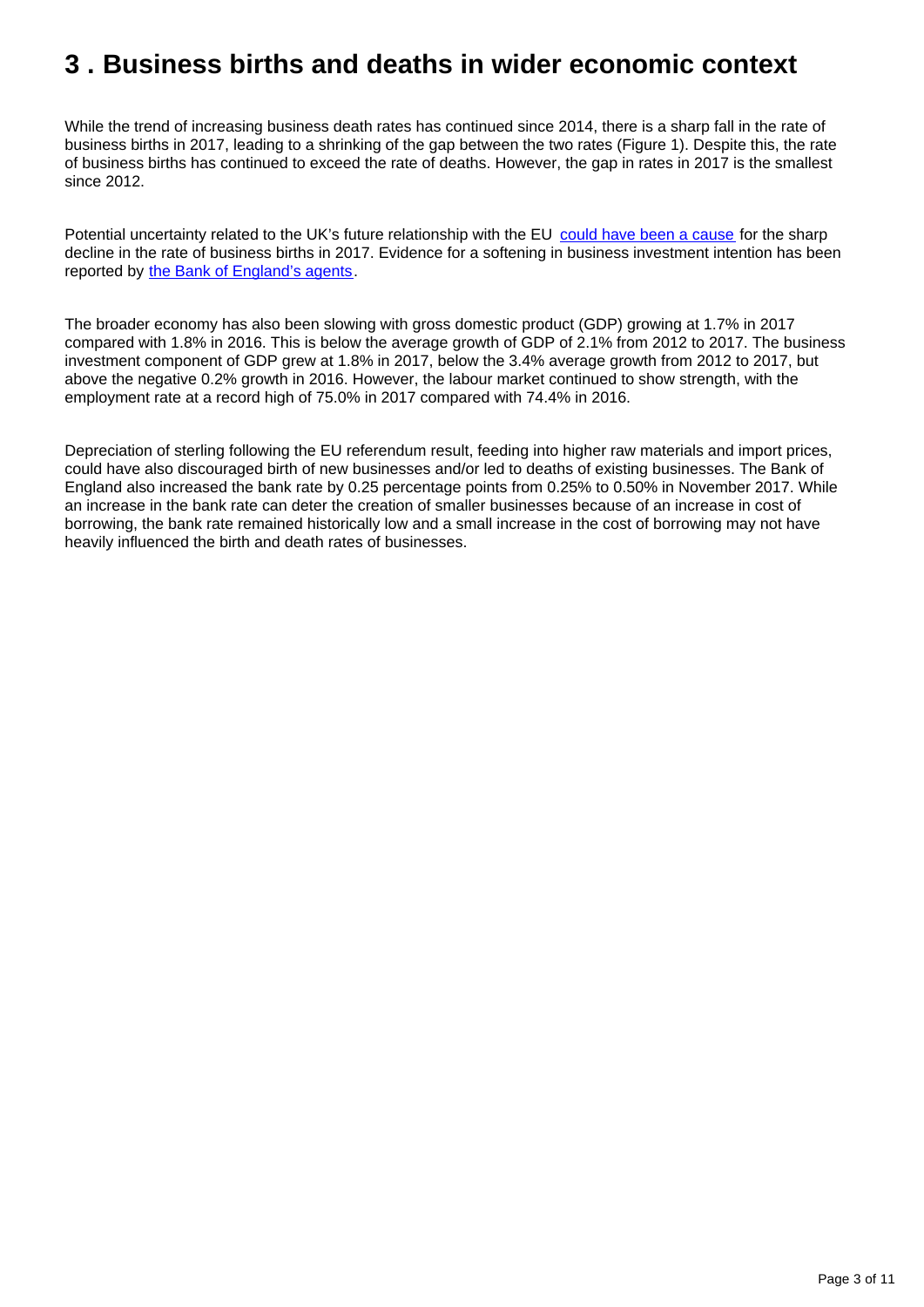#### **UK, 2012 to 2017**



### Figure 1: Birth and death rates of businesses

#### **Source: Office for National Statistics**

#### **Notes:**

1. 2013 – The growth in Pay As You Earn (PAYE) schemes coincided with the introduction of HM Revenue and Customs' (HMRC's) Real Time PAYE report system.

There were approximately 2.93 million active businesses in the UK during 2017, an increase of 92,000 on 2016 (Table 1). Estimates for 2017 are available in greater geographical and industrial detail from the [datasets](https://www.ons.gov.uk/businessindustryandtrade/business/activitysizeandlocation/datasets/businessdemographyreferencetable).

UK, 2012 to 2017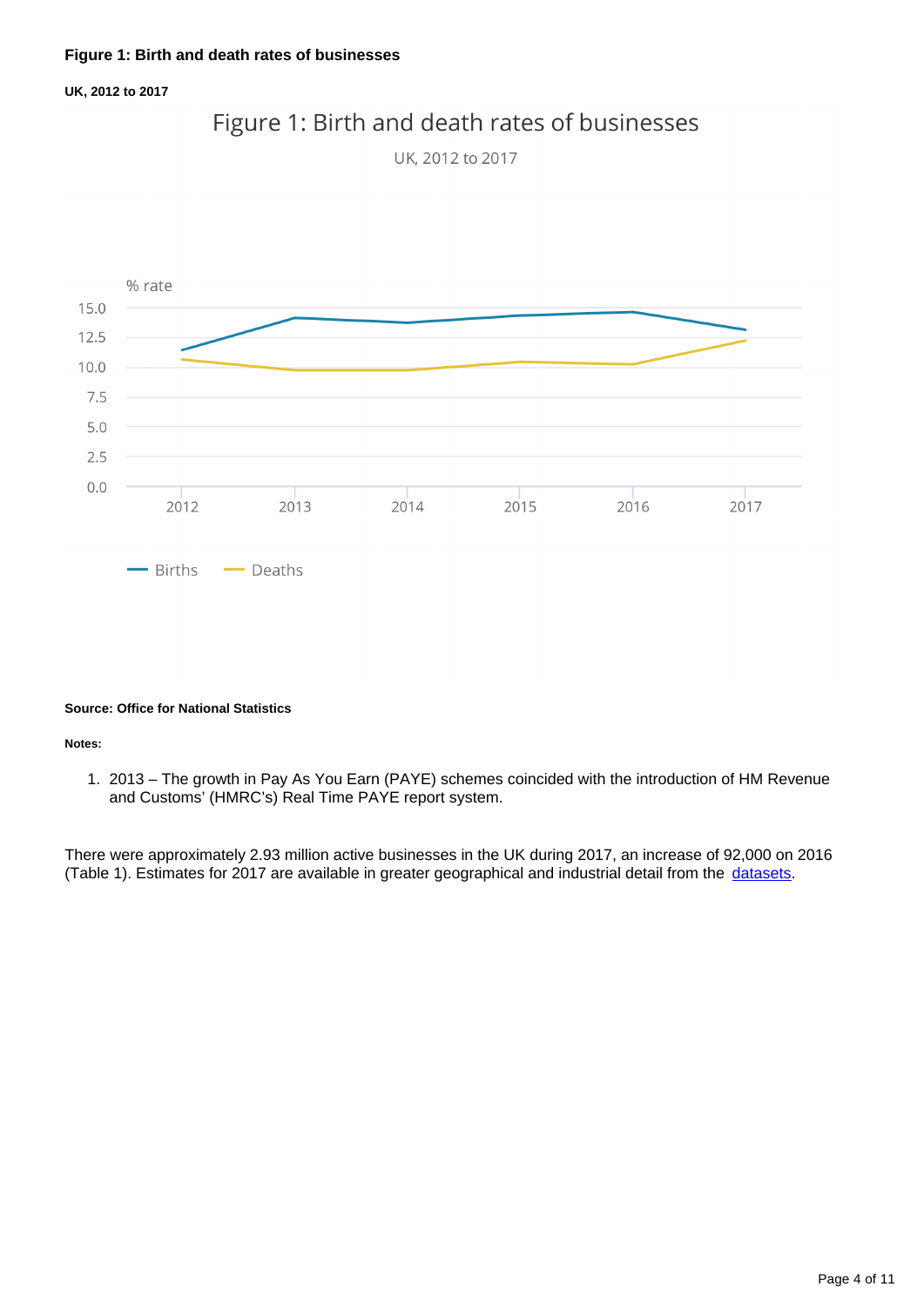#### **Table 1: Business birth and death rates, UK, 2012 to 2017**

Count to nearest thousand

|      | <b>Active</b> |              | <b>Births</b> |              | <b>Deaths</b> |
|------|---------------|--------------|---------------|--------------|---------------|
|      | Count         | <b>Count</b> | Rate (%)      | <b>Count</b> | Rate (%)      |
| 2012 | 2,373         | 269          | 11.4          | 252          | 10.6          |
| 2013 | 2,449         | 346          | 14.1          | 237          | 9.7           |
| 2014 | 2,551         | 350          | 13.7          | 246          | 9.7           |
| 2015 | 2,699         | 383          | 14.3          | 282          | 10.4          |
| 2016 | 2,834         | 414          | 14.6          | 288          | 10.2          |
| 2017 | 2,926         | 382          | 13.1          | 357          | 12.2          |

Source: Office for National Statistics.

Notes:

1. The deaths counts provided in this table for 2016 and 2017 are provisional. For more details please refer to section 2 of this statistical bulletin.

2. For the purpose of this bulletin the actives figure for 2015 has been recalculated using the new December to December reference period. This was in order to produce a revised death rate on the same basis.

### <span id="page-4-0"></span>**4 . Which industries have the highest business births and deaths?**

Following on from the spike in business births in 2016, the births in 2017 have returned to a level more consistent with previous years.

While the highest rate of business births occurred in transport and storage (including postal) at 18.5%, there was still a fall from the previous rate of 23% in 2016. One of the main contributors to this is freight transport by road, where business births grew substantially between 2012 and 2016 but started to decrease in 2017. There was a marked increase in the number of single employee limited companies in the transport industry, which accounted for 52% in 2012, rose to 65% in 2016 and decreased slightly to 63% in 2017.

The highest rate of business deaths was observed in the education sector at 18.8%, compared with a rate of 9.1% in 2016. Again, in the previous period, this industry showed a spike in the number of single employee limited companies. In 2012, these made up 56% of the overall births in education, which grew to 83% in 2016 and decreased to 63% in 2017. Another notable increase in business deaths was in the health industry and this again showed a similar pattern in relation to single employee limited companies.

The fluctuation observed in specific industries regarding single employee limited companies in recent years coincided with the [amendment made by HM Revenue and Customs \(HMRC\) to the Intermediaries Legislation](https://www.gov.uk/government/publications/off-payroll-working-in-the-public-sector-reform-of-the-intermediaries-legislation-technical-note/off-payroll-working-in-the-public-sector-reform-of-the-intermediaries-legislation-information-for-agents)  [\(IR35\),](https://www.gov.uk/government/publications/off-payroll-working-in-the-public-sector-reform-of-the-intermediaries-legislation-technical-note/off-payroll-working-in-the-public-sector-reform-of-the-intermediaries-legislation-information-for-agents) concerning "off-payroll" working in the public sector.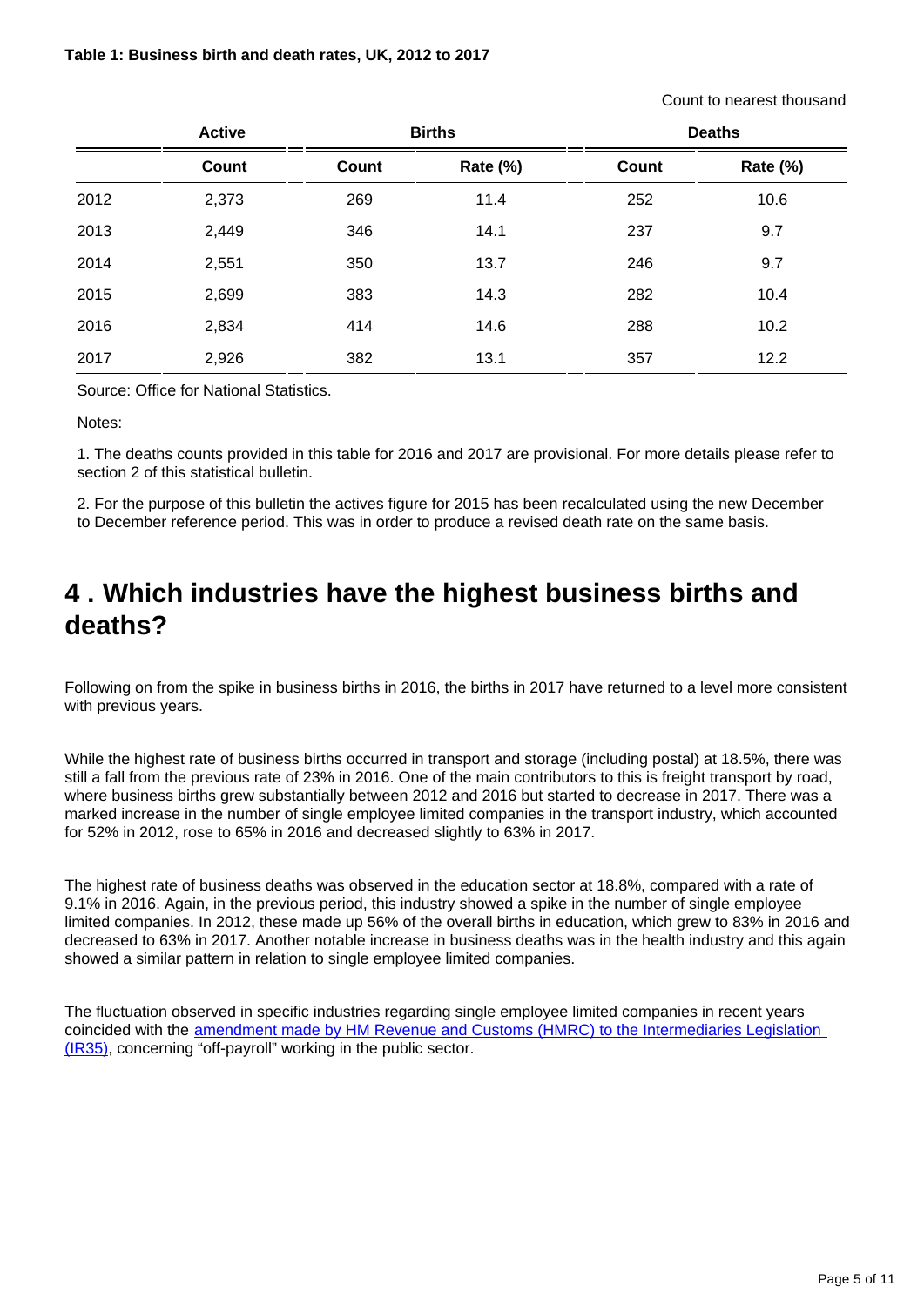#### **Table 2: Business birth and death rates by broad industry group, UK, 2017**

|                                                    | Counts given to the nearest thousand |               |          |                |                 |
|----------------------------------------------------|--------------------------------------|---------------|----------|----------------|-----------------|
|                                                    | <b>Active</b>                        | <b>Births</b> |          | <b>Deaths</b>  |                 |
|                                                    | Count                                | Count         | Rate (%) | Count          | <b>Rate (%)</b> |
| Production                                         | 173                                  | 18            | 10.3     | 17             | 9.6             |
| Construction                                       | 378                                  | 53            | 14.1     | 39             | 10.3            |
| Motor trades                                       | 84                                   | 8             | 9.8      | $\overline{7}$ | 8.5             |
| Wholesale                                          | 116                                  | 10            | 8.4      | 10             | 8.8             |
| Retail                                             | 234                                  | 36            | 15.5     | 24             | 10.1            |
| Transport & storage (inc. postal)                  | 132                                  | 24            | 18.5     | 20             | 15.3            |
| Accommodation & food services                      | 180                                  | 28            | 15.3     | 24             | 13.4            |
| Information & communication                        | 251                                  | 31            | 12.5     | 28             | 11.0            |
| Finance & insurance                                | 47                                   | 6             | 11.9     | 6              | 13.8            |
| Property                                           | 116                                  | 14            | 12.1     | 12             | 10.2            |
| Professional; scientific & technical               | 551                                  | 66            | 12.0     | 71             | 12.9            |
| Business administration and support services       | 289                                  | 51            | 17.7     | 51             | 17.7            |
| Education                                          | 50                                   | 6             | 11.4     | 9              | 18.8            |
| Health                                             | 133                                  | 12            | 9.1      | 21             | 16.1            |
| Arts; entertainment; recreation and other services | 192                                  | 19            | 9.7      | 17             | 8.9             |
| Total                                              | 2,926                                | 382           | 13.1     | 357            | 12.2            |

Source: Office for National Statistics

Notes:

1. The deaths counts provided in this table for 2017 are provisional. For more details please refer to section 2 of this statistical bulletin.

## <span id="page-5-0"></span>**5 . Which regions have the highest business births and deaths?**

Within regions, the North West had the highest business birth rate at 15.9%, followed by London and Wales. The North West saw an increase of 78% between 2012 and 2017, with the transport and storage (including postal), and retail industries contributing the most to this increase. Scotland was the region to increase the least in the five years to 2017, by only 24%.

London was the region with the highest number of business births and deaths at 92,000 and 86,000 respectively.

The region with the highest business death rate was London at 14.2%, followed by the East at 12.8%. Since 2012, the health, and transport and storage (including postal) industries contributed the most to the business death increases in London, whereas the business deaths in the retail industry have decreased from 8.8% to 5.5%. Single employee limited businesses in London have increased by 18% since 2012.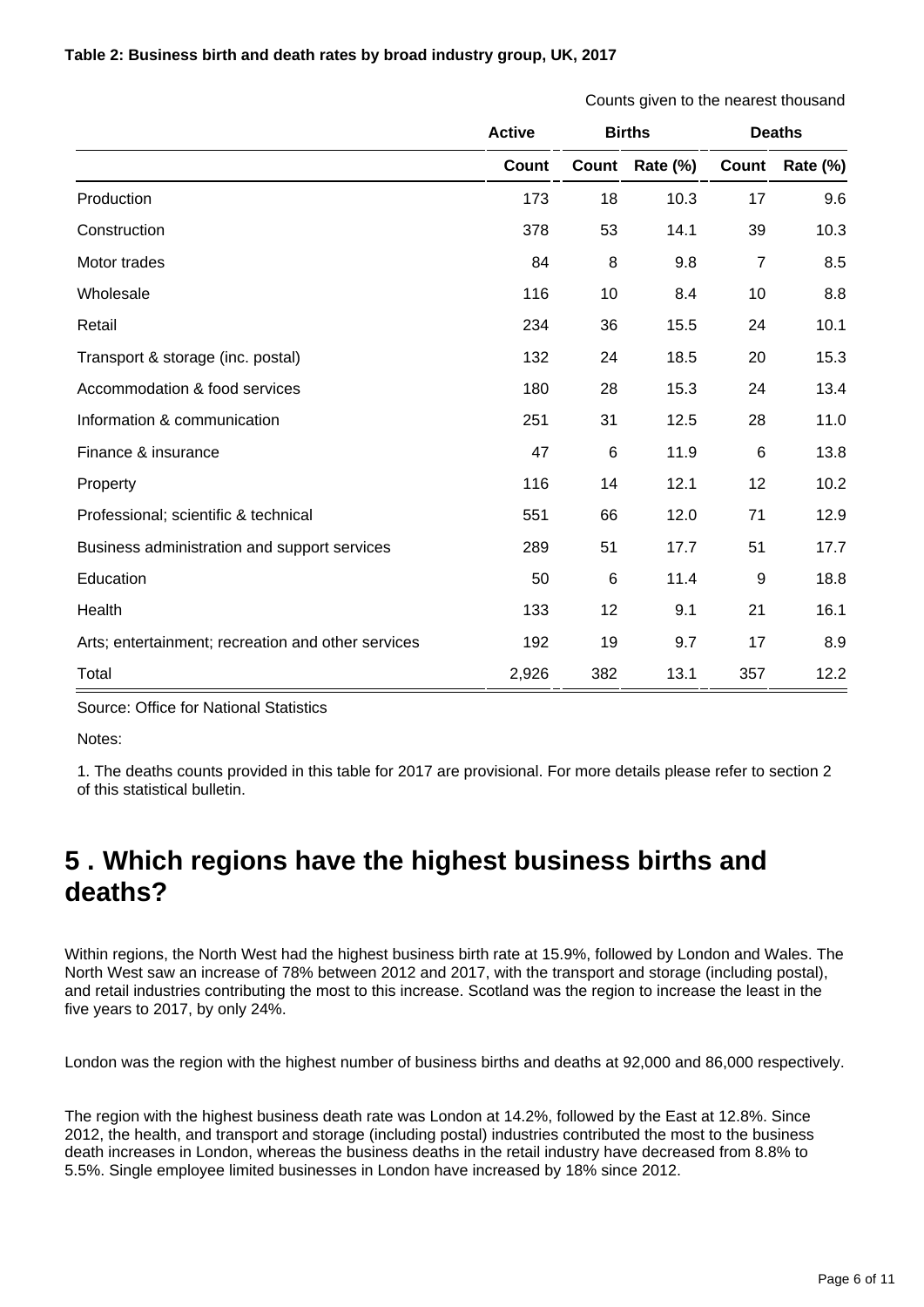When using this release please use lower geography data with caution. Factors like umbrella companies or virtual offices can cause large volatility to the data year-on-year. This affects mainly single employee limited businesses. Large numbers of businesses can be registered at a single address and therefore distort the geographical location and industry of the businesses, as well as business demography changes. This is because the classification and the location of the individual businesses reflects the management company or virtual office rather than the individual business.

#### **Table 3: Business birth and death rates by region, UK, 2017**

|                          |               |                |          |               | Counts given to the nearest thousand |  |
|--------------------------|---------------|----------------|----------|---------------|--------------------------------------|--|
|                          | <b>Active</b> | <b>Births</b>  |          | <b>Deaths</b> |                                      |  |
|                          | Count         | Count          | Rate (%) | Count         | Rate (%)                             |  |
| North East               | 76            | 10             | 12.6     | 9             | 12.0                                 |  |
| North West               | 298           | 47             | 15.9     | 36            | 12.2                                 |  |
| Yorkshire and The Humber | 198           | 23             | 11.4     | 24            | 12.1                                 |  |
| East Midlands            | 190           | 23             | 11.9     | 23            | 12.0                                 |  |
| <b>West Midlands</b>     | 230           | 31             | 13.4     | 26            | 11.4                                 |  |
| East                     | 295           | 37             | 12.5     | 38            | 12.8                                 |  |
| London                   | 608           | 92             | 15.2     | 86            | 14.2                                 |  |
| South East               | 447           | 52             | 11.6     | 48            | 10.8                                 |  |
| South West               | 239           | 25             | 10.6     | 30            | 12.6                                 |  |
| Wales                    | 103           | 14             | 13.7     | 11            | 10.4                                 |  |
| Scotland                 | 182           | 22             | 11.9     | 20            | 11.2                                 |  |
| Northern Ireland         | 61            | $\overline{7}$ | 11.3     | 5             | 8.2                                  |  |
| Total                    | 2,926         | 382            | 13.1     | 357           | 12.2                                 |  |

Source: Office for National Statistics.

Notes:

1. The deaths counts provided in this table for 2017 are provisional. For more details please refer to section 2 of this statistical bulletin.

### <span id="page-6-0"></span>**6 . The South West continues to have the highest five-year survival rate**

The survival rates show the percentage of businesses that survived into 2017. In recent years, comparisons of survival rates between years have shown little change year-on-year.

The UK five-year survival rate for businesses born in 2012 and still active in 2017 was 43.2%. Since 2012, the region with the highest five-year survival rate has been the South West at 45.8%. In 2017, the industry with the highest five-year survival rate was health at 55%. By comparison, the UK one-year survival rate for businesses born in 2016 was 91.5%. The region with the highest survival rate was the East at 93.6% and the highest surviving industry was education at 96%. However, interestingly, in 2017 education was the industry with the highest business death rate.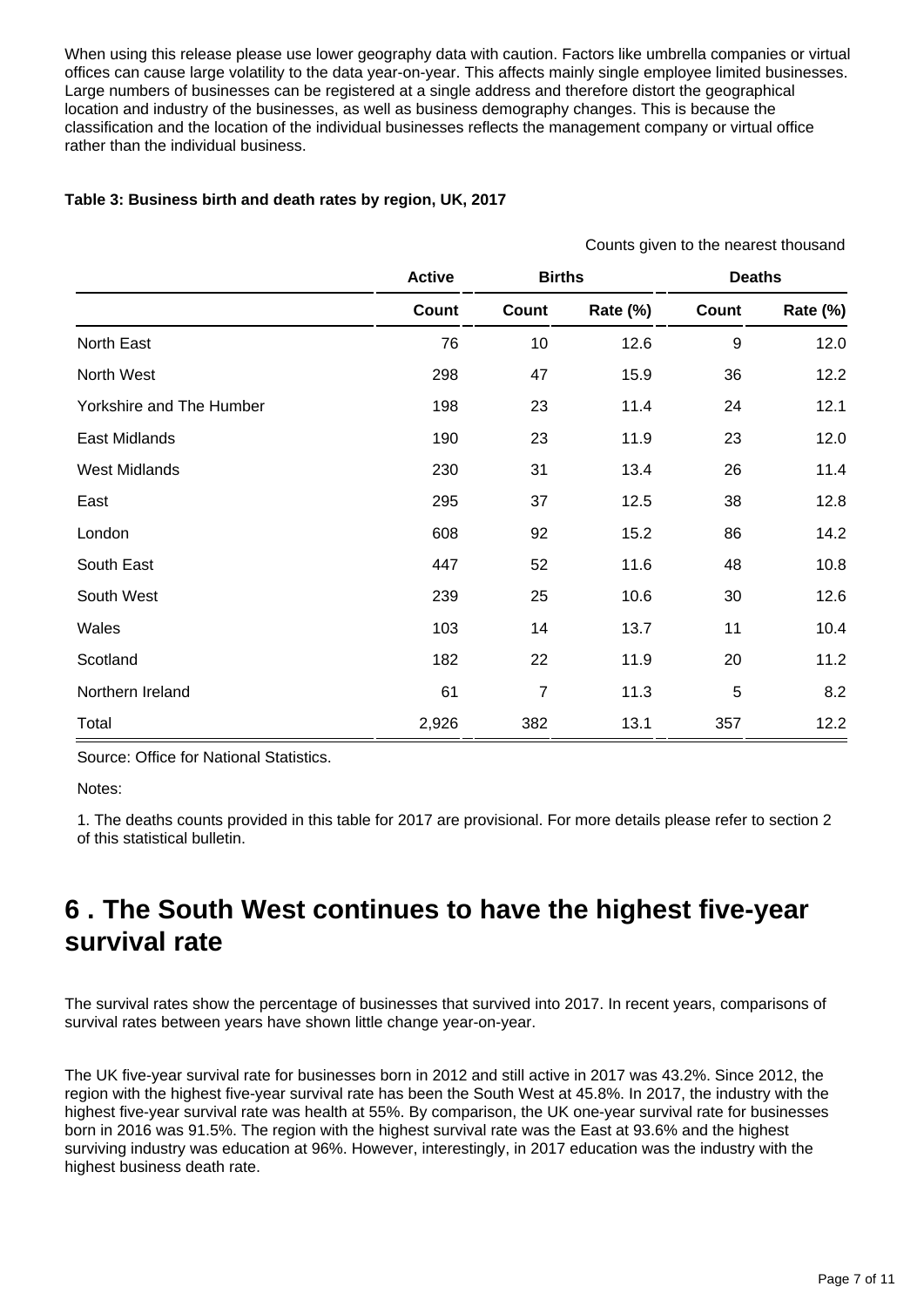The region with the lowest five-year survival rate was London at 39.3%. London has been the lowest region since the publication began in 2009. The lowest five-year survival rate for industry was in accommodation and food services at 34.2%. Comparing this with the one-year survival rates shows that the region with the lowest one-year survival rate was Northern Ireland at 88.5% and the lowest surviving industry was finance and insurance at 74.8%.

#### **Figure 2: Survival rates of businesses born between 2012 and 2016**

#### **UK, 2012 to 2016**



UK. 2012 to 2016



#### **Source: Office for National Statistics**

#### **Notes:**

1. There was a change in the reference period for the 2016 data. This will have had an effect on the one-year survival rates for businesses born in 2015. They will have had to survive for an extra month as the reference period for 2016 moved from November to December.

### <span id="page-7-0"></span>**7 . Focus on employer demography**

The employer business demography is an alternative measure of business demography based on businesses with at least one employee. It was set up to enable the collection of internationally comparable statistics. It is regulated by law in the European Statistical System and forms the most important data source for the [entrepreneurial performance indicators](http://ec.europa.eu/eurostat/web/structural-business-statistics/entrepreneurship/indicators).

Employer enterprise births include new enterprises with at least one employee as well as existing non-employer enterprises that have become employer enterprises. Deaths are enterprises that died with at least one employee, as well as enterprises that cease to employee staff.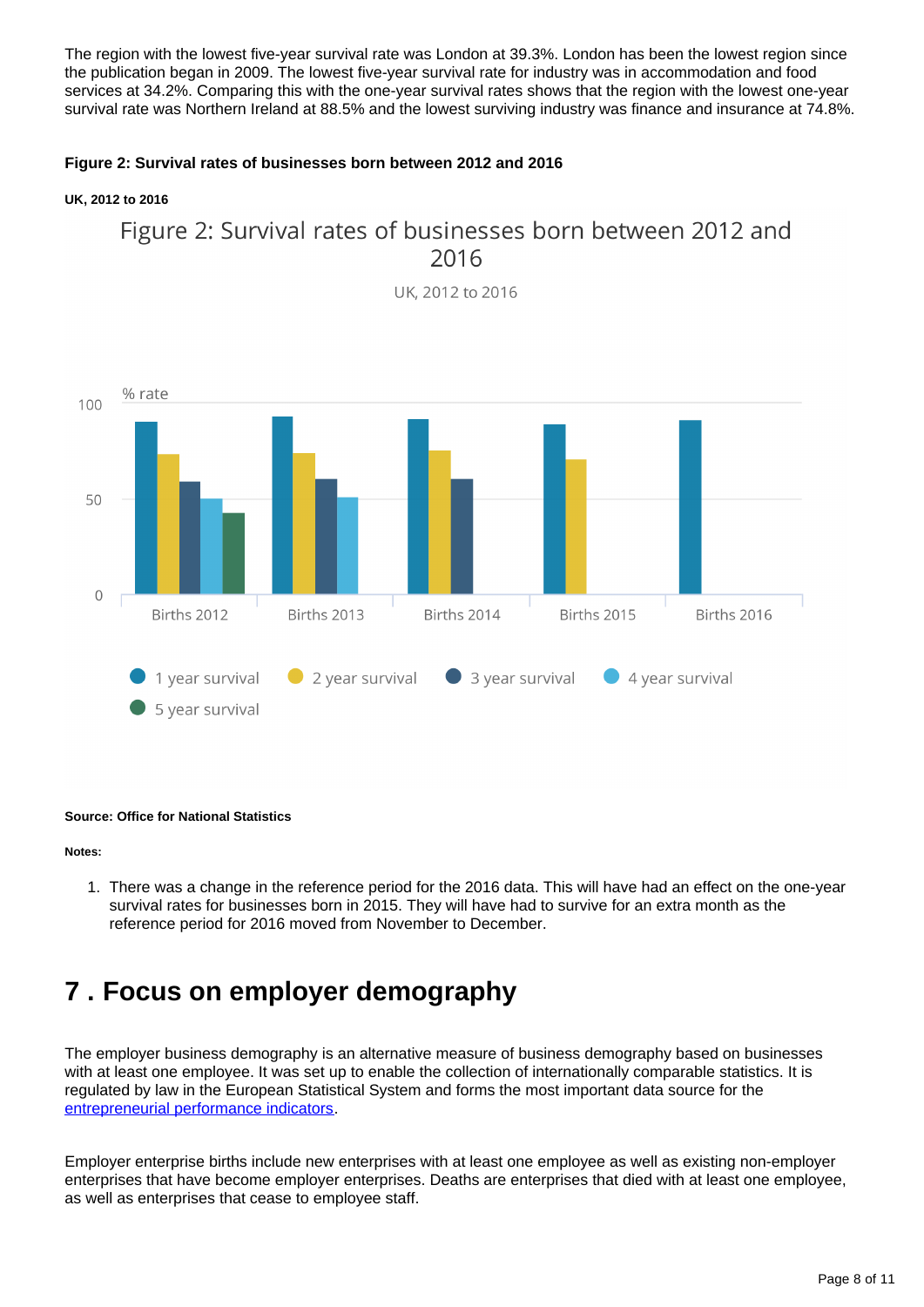The employer business birth rate, as a proportion of all active employer businesses, for 2017 was 13.4% and the employer business death rate for 2017 was 12.0%.

### **Breakdown by broad industry group**

When looking at the breakdown by activity, the highest employer business birth rate for 2017 was recorded in transport and storage (including postal), at 18.7%, followed by business administration and support services at 18.3% (Table 4).

The highest employer business death rate for 2017 was recorded by education at 18.6%, followed by business administration and support services at 17.9%. Education was the industry where the death rate increased the most from 2016 to 2017, with a difference of 9.7 percentage points. Property had the largest percentage increase in deaths last year, but this year had the largest percentage decrease of 6.2 percentage points.

#### **Table 4: Employer demography, birth and death rates by broad industry group, UK, 2017**

|                                                    | Counts given to the nearest thousand |                |          |               |          |
|----------------------------------------------------|--------------------------------------|----------------|----------|---------------|----------|
|                                                    | <b>Active</b>                        | <b>Births</b>  |          | <b>Deaths</b> |          |
|                                                    | <b>Count</b>                         | Count          | Rate (%) | Count         | Rate (%) |
| Production                                         | 158                                  | 16             | 10.4     | 15            | 9.5      |
| Construction                                       | 328                                  | 46             | 14.0     | 31            | 9.6      |
| Motor trades                                       | 72                                   | $\overline{7}$ | 10.2     | $\,6$         | 8.0      |
| Wholesale                                          | 104                                  | 9              | 8.5      | 9             | 8.4      |
| Retail                                             | 205                                  | 33             | 16.3     | 19            | 9.5      |
| Transport & storage (inc. postal)                  | 112                                  | 21             | 18.7     | 17            | 14.9     |
| Accommodation & food services                      | 175                                  | 27             | 15.6     | 23            | 13.4     |
| Information & communication                        | 242                                  | 31             | 12.7     | 26            | 10.6     |
| Finance & insurance                                | 46                                   | 6              | 12.1     | 6             | 13.9     |
| Property                                           | 96                                   | 13             | 13.4     | 10            | 10.7     |
| Professional; scientific & technical               | 509                                  | 63             | 12.4     | 66            | 12.9     |
| Business administration and support services       | 272                                  | 50             | 18.3     | 49            | 17.9     |
| Education                                          | 49                                   | 6              | 11.4     | 9             | 18.6     |
| Health                                             | 133                                  | 12             | 9.1      | 21            | 16.1     |
| Arts; entertainment; recreation and other services | 170                                  | 17             | 10.1     | 14            | 8.1      |
| Total                                              | 2,668                                | 357            | 13.4     | 321           | 12.0     |

Source: Office for National Statistics.

Notes:

1. Please note that figures are rounded individually therefore the sum of component items may be slightly different to the totals shown.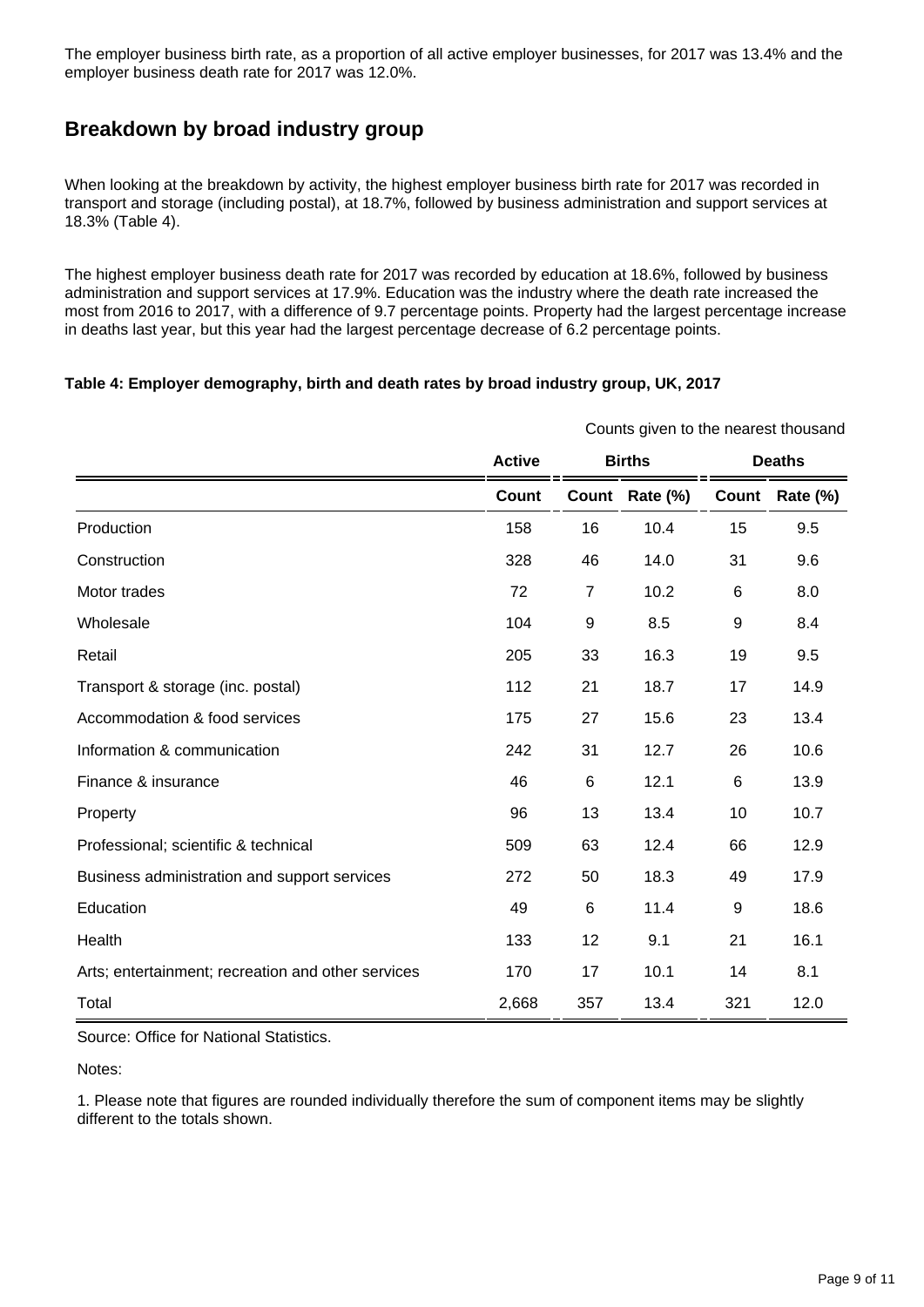### **Breakdown by region**

Within the regions, the North West had the highest employer business birth rate at 16.3%, which is an increase of 0.6 percentage points compared with 2016. The South West had the lowest birth rate at 10.7%, which is a decrease of 3.6 percentage points compared with 2016 (Table 5).

The region with the highest death rate was London at 14.2%, which is broadly unchanged from 2016. Northern Ireland had the lowest death rate at 8%, which is a decrease of 1.1% compared with 2016.

#### **Table 5: Employer demography, birth and death rates by region, UK, 2017**

|                          |               |         |               | Counts given to the nearest thousand |                 |  |  |
|--------------------------|---------------|---------|---------------|--------------------------------------|-----------------|--|--|
|                          | <b>Active</b> |         | <b>Births</b> |                                      | <b>Deaths</b>   |  |  |
|                          | Count         | Count   | Rate (%)      | Count                                | <b>Rate (%)</b> |  |  |
| North East               | 69            | 9       | 12.9          | 8                                    | 11.7            |  |  |
| North West               | 276           | 45      | 16.3          | 33                                   | 12.0            |  |  |
| Yorkshire and The Humber | 180           | 21      | 11.6          | 21                                   | 11.8            |  |  |
| East Midlands            | 170           | 21      | 12.1          | 20                                   | 11.8            |  |  |
| <b>West Midlands</b>     | 210           | 29      | 13.8          | 24                                   | 11.2            |  |  |
| East                     | 268           | 34      | 12.8          | 34                                   | 12.7            |  |  |
| London                   | 567           | 88      | 15.5          | 80                                   | 14.2            |  |  |
| South East               | 406           | 48      | 11.9          | 42                                   | 10.4            |  |  |
| South West               | 212           | 23      | 10.7          | 27                                   | 12.6            |  |  |
| Wales                    | 91            | 13      | 14.4          | 9                                    | 10.0            |  |  |
| Scotland                 | 166           | 20      | 12.0          | 18                                   | 10.9            |  |  |
| Northern Ireland         | 51            | $\,6\,$ | 11.1          | $\overline{4}$                       | 8.0             |  |  |
| Total                    | 2,668         | 357     | 13.4          | 321                                  | 12.0            |  |  |

Source: Office for National Statistics.

Notes:

1. Please note that figures are rounded individually therefore the sum of component items may be slightly different to the totals shown.

# <span id="page-9-0"></span>**8 . Quality and methodology**

The [Business demography Quality and Methodology Information](https://www.ons.gov.uk/businessindustryandtrade/business/activitysizeandlocation/qmis/businessdemographyqmi) report contains important information on: